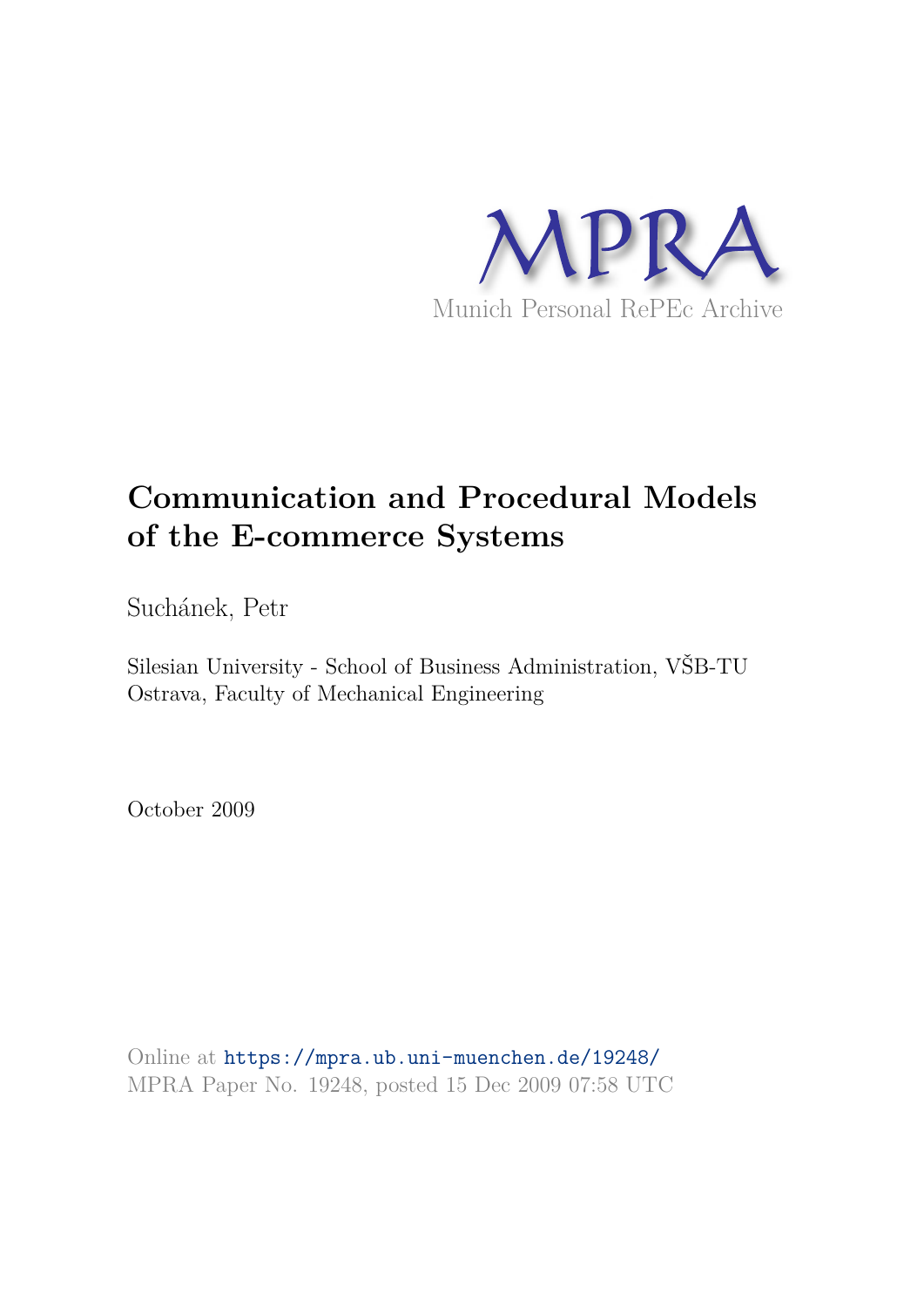No. 2, 2009, vol. LV, article No. 1703

## **Petr SUCHÁNEK[\\*](#page-1-0)**

### COMMUNICATION AND PROCEDURAL MODELS OF THE E-COMMERCE SYSTEMS

## KOMUNIKAČNÍ A PROCESNÍ MODELY E-COMMERCE SYSTÉMŮ

#### **Abstract**

E-commerce systems became a standard interface between sellers (or suppliers) and customers. One of basic condition of an e-commerce system to be efficient is correct definitions and describes of the all internal and external processes. All is targeted the customers´ needs and requirements. The optimal and most exact way how to obtain and find optimal solution of ecommerce system and its processes structure in companies is the modeling and simulation. In this article author shows basic model of communication between customers and sellers in connection with the customer feedback and procedural models of e-commerce systems in terms of e-shops. Procedural model was made with the aid of definition of SOA.

### **Abstrakt**

E-commerce systémy se staly základním rozhraním mezi prodejci (dodavateli) a zákazníky (odběrateli). Jednou ze základních podmínek úspěšnosti e-commerce systémů jsou správné definice a popisy všech vnitřních a vnějších procesů. Vše je zaměřeno na potřeby a požadavky zákazníků. Nejvhodnějším a nejpřesnějším způsobem pro nalezení optimálního řešení struktury e-commerce systémů a jejich procesů je modelování a simulace. V tomto článku je uveden základní model komunikace mezi zákazníky a prodejci v souvislosti se získáváním zpětné vazby v internetových obchodech a procesní modely e-commerce systémů vytvořené na základě SOA.

#### **1 INTRODUCTION**

-

Electronic Commerce or e-commerce is the trade of products and services by means of the Internet or other computer networks. E-commerce is seen as a potent tool to streamline business processes and reduce operating costs. Market environment and its development urge managers to look for new methods and procedures lowering financial charges especially in the sphere of the ancillary processes. Cost reduction mustn´t lead to reduction of volume of production and productive activities.

Decision-making processes always have to be realized quickly and under the strong thumb of competitive environment. Many companies have to redefine some internal and external processes and IS/IT architecture and in many cases companies have to use a support of internal functions with the aid of external resources (outsourcing).

The main home elements of the companies´ processes reengineering is a process simulation and development of models involving procedural definition of the all subsystems. The development of the models for a better representation of real processes is the core of the further development of the simulation software. Models and approaches used in this article will become the starting elements of the research in terms of project OP VK č. CZ.1.07/2.3.00/09.0197.

<span id="page-1-0"></span><sup>\*</sup> Mgr., Ph.D., Department of Informatics, School of Business Administration in Karvina, Silesian University in Opava, Univerzitní nám. 1934/3, Karviná, 733 40, Czech Republic, tel. (+420) 596 398 322, e-mail suchanek@opf.slu.cz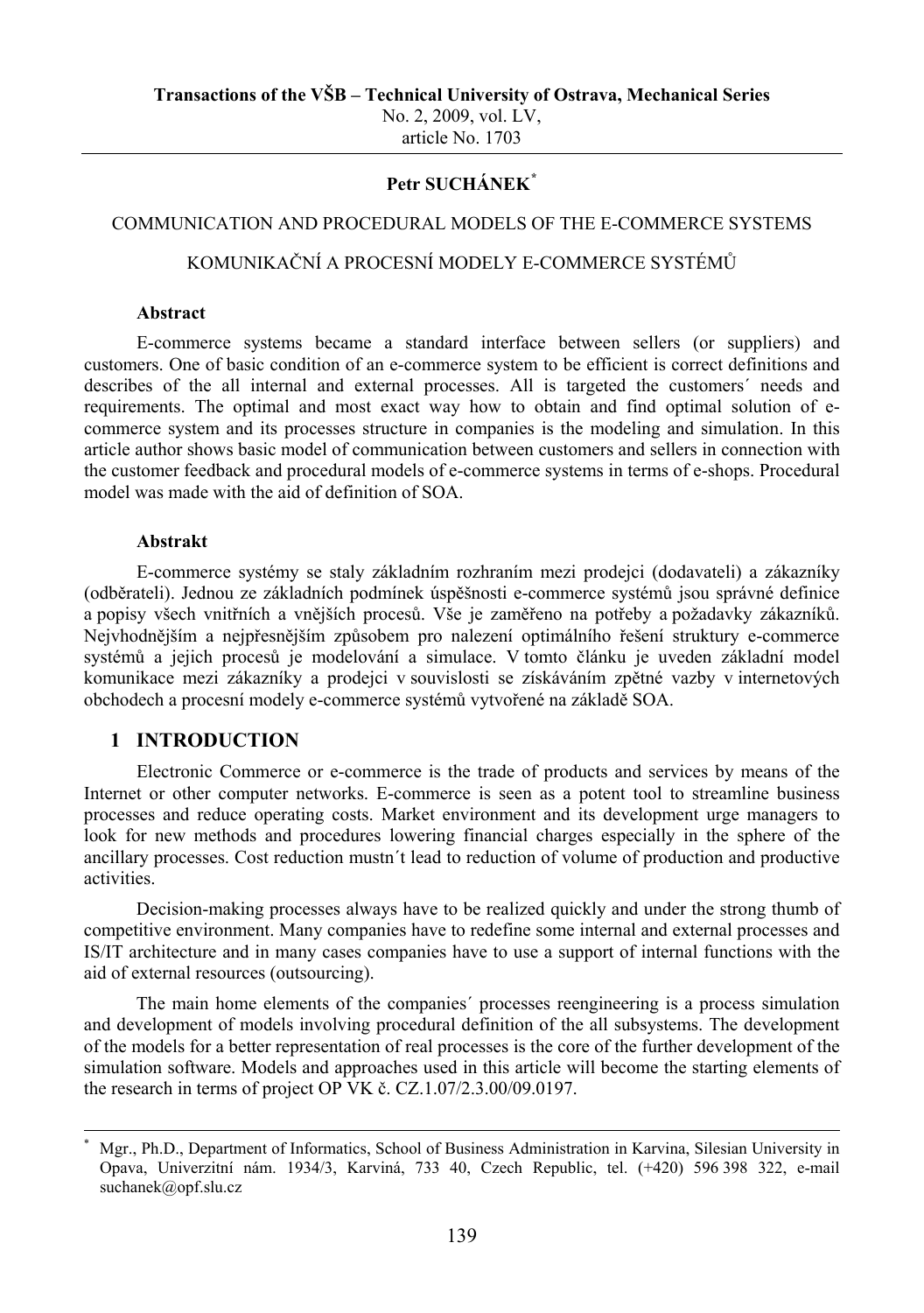### **2 CUSTOMER REQUIREMENTS**

In terms of e-commerce, customer requirements can be separated up two groups. The first group of customer requirements result from exploitation of IS/IT as the main technological support of e-business and e-commerce environment. In 2003, ANEC Policy Statement on Design for All called upon the standard- makers to take the following generic consumer requirements into account when designing, selecting, commissioning, modifying and standardising ICT systems. Requirements for IS/IT were summarized as accessibility/design for all, adaptability, child safety issues, comprehensible standards, consistent user interface, cost transparency, easily adaptable access and content control, ease of use, environmental issues, error tolerance and system stability, explorability, functionality of solution, health and safety issues, information supply for first-time user set-up procedure, interoperability and compatibility, multi-cultural and multi-lingual aspects, provision of system status information, privacy and security of information, quality of service, system reliability and durability, rating and grading systems, reliability of information, terminology. (ANEC, 2005)

The second group of customer requirements is closely associated with business transactions. Customers want to find what they want easily and in short time, to get sufficient number of information, to place an order easily, payment system to be secured and failsafe, to get goods in quality of service and in short time, goods to be guaranteed by sellers (producers) and to get benefits in dependence on a number of purchases.

The most important condition of customer satisfaction is feedback. Sellers and producers have to monitor market environment and all have to be targeted the customers. All customer requirements have to be monitored for ever and company information system with the all company processes have to be formed to ensure quality and rapid processing of the all customer feedback information, needs and requirements. Feedback information can be getting by the communication channels which are usually integrated in CRM (Customer Relationship Management) system (Figure 1).



**Fig. 1** Communication channels between customers and sellers

In the e-commerce environment, sellers can get feedback information through e-shop web sites. It is considered to be a main communication channel. In e-shops, customer feedback solution can be realized as the web service oriented applications. This interface is integrated into CRM with the feed forward to ERP (Enterprise Resource Planning) (Figure 3). To this purpose sellers can to place a number of tools into e-shop web sites pages, for example discussion groups, public inquiry, frequently asked questions (FAQ), electronic questionnaire, competition, customer response and the like. All or some of the mentioned feedback functions can be seen on high percentage of e-shop web site pages. Feedback is a very important support of business. Better manage [customer feedback](http://www.custfeedback.com/markets/customer-feedback.aspx) resulting in improved store performance and measurements, greater customer insight and loyalty and higher customer repurchase rates. (Customer feedback solusions, 2007)

Customer feedback and generally executed customers´ requirements are important indicators of the e-commerce system effectiveness. A principal aim of the all business activities is profit. Profit should be permanent. In the event of e-commerce system satisfies the customer demands and makes sellers possible to monitor market and, strictly speaking, customers´ requirements and needs, it can be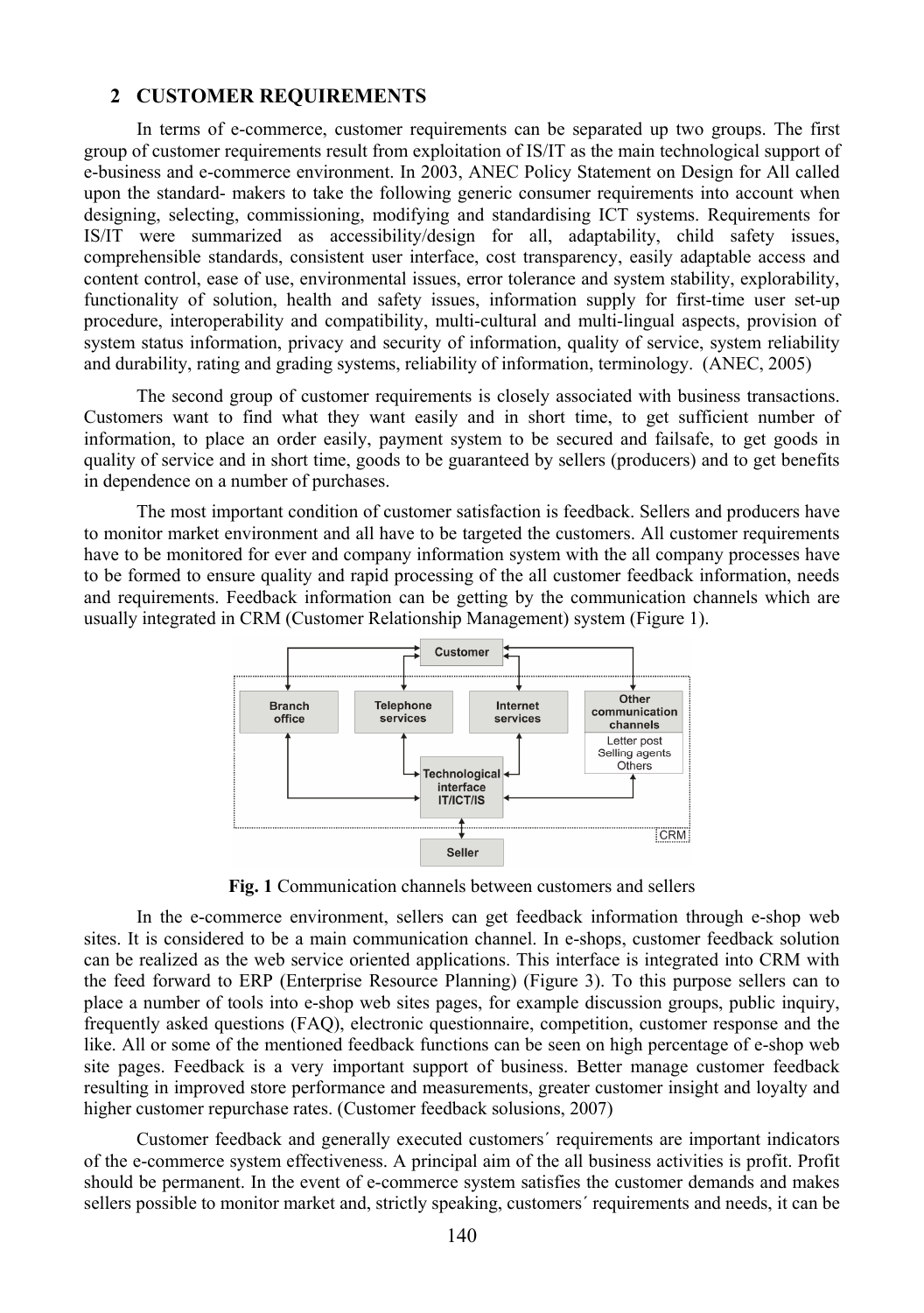considered as an efficient system. There are many other performance indicators of effective ecommerce systems. They result from technological base and are connected with system structure, network architecture, type of ERP, CRM, SCM, staffing, and the like.

# **3 E-COMMERCE PROCESSES**

Nowadays processes management is one of the most important conditions of efficient operating management. Global market, market saturation, keen competition and rapid technology development evoke enhancement of activities supporting production, IS/IT, marketing and business. All is targeted the consumers´ needs and requirements. Electronic commerce (e-commerce) comprises of a set of technologies, applications and business processes that forms a strategic link between businesses, consumers and communities. The most important for the decision-making are current information. Managers have to get information in right time and requisite quality. For this purpose every company should has well-done activity, processes, productive and financial analyses. This analysis should be main fundament of company policy. The e-commerce process is essentially the entire process that takes place when a customer's data is collected, stored, analyzed, and then presented back to the customer in a useful format. Process model of e-commerce system in light of business transactions can be formed in line with customer requirements and needs. Electronic commerce is expected to influence a wide range of supply chain systems and thus lead to unidentified environmental impacts. An important part of the sales process is to make sure that the contract which is formed with the customer is both legally correct and also affords the seller the maximum protection.

## **3.1 The basic loop of business transaction in e-commerce system**

All business transactions in e-commerce systems have the same elements (Figure 2). On the one hand is customer with his needs, requirements and expectations and in the other side there are elements and processes administered by seller. There are especially information system (ERP, CRM) with the technological and procedural interconnection to a web server, payment system and suppliers (strictly speaking suppliers´ information system).



**Fig. 2** The basic loop of business transaction in e-commerce system

The basic communication is ongoing between customer and supplier´s information system. This information system includes technological support of the all single business processes which are necessary for the realization of a business transaction.

# **3.2 CRM as an information system interface**

The ERP systems allow company to integrate engineering, customer service, planning, materials, manufacturing, finance, and human resources across a single facility or across multiple locations. CRM systems helps track and manage customer relations. In e-shops, web application and services are considered as a main communication channel. On the basis of the all above-mentioned models can be defined general structure of company internal and external environments. CRM is shown as an interface between internal and external environments (Figure 3).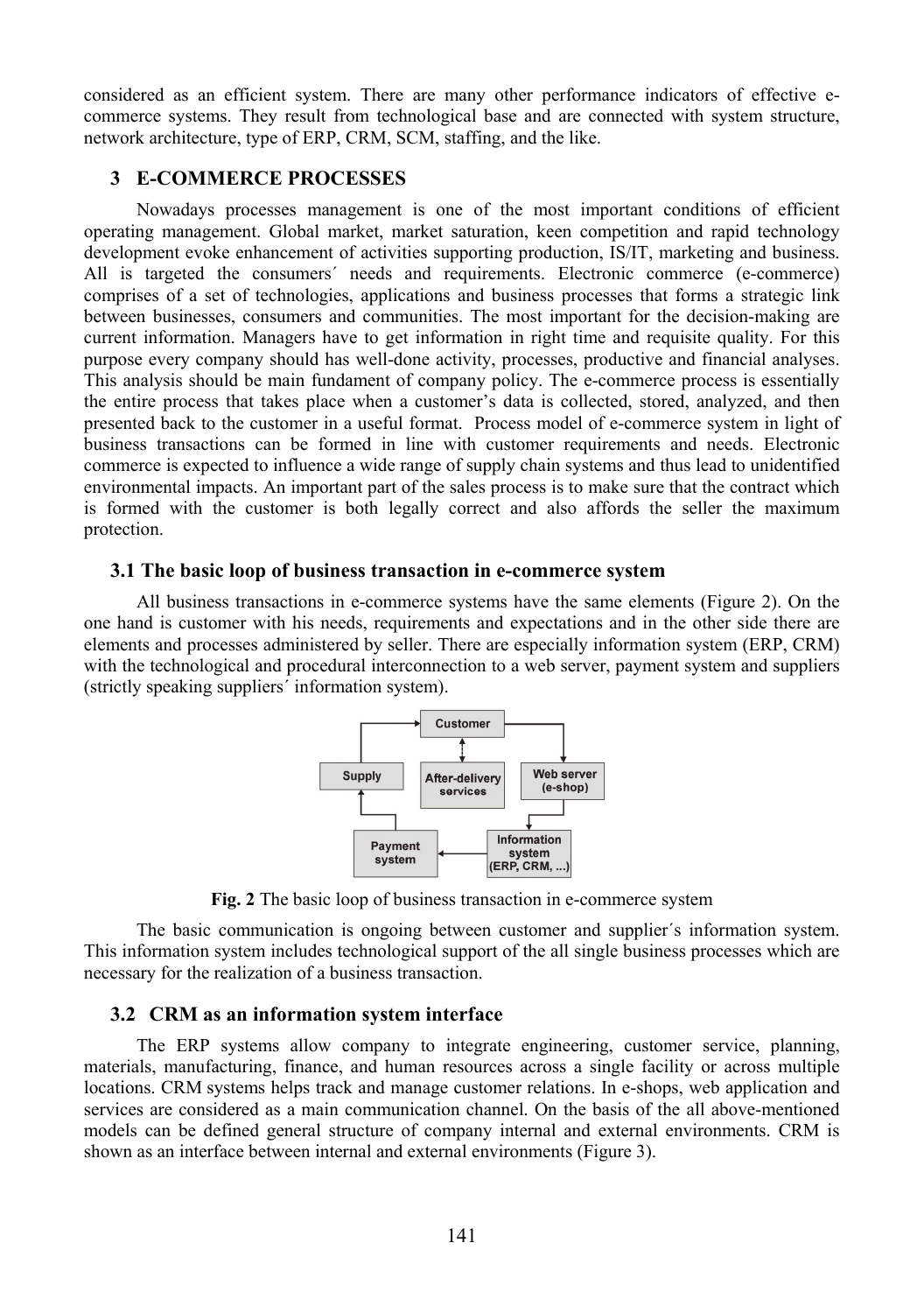

**Fig. 3** CRM as information system interface

Fundamental aim of this suggested solution is providing of right and consistent data about customers in terms of all IS/IT infrastructure. The shown solution results from the many systems. As example, Navision Commerce Portal can be presented (Figure 4).



**Fig. 4** Navision Commerce Portal

#### **3.3 Models of e-commerce systems based on SOA**

Since the structured and object-oriented technologies, development has come to a SOA (Service-Oriented Architecture). Substance of SOA is a usage of function modules that were identified as multiple applicable to the support of different company´s functions. Up-to-date subject can be analysis of relations between SOA and process simulation. Process modelling goes in for the reengineering of current company´s processes or development of new processes susceptible to achieve the objectives. Generally, enterprise modelling can be characterized as an abstract definition of processes running in enterprise using process, value, data and resource models. (Vymětal, 2009) Ecommerce systems are based on exploitation of the web services. Web services can implement a SOA. A SOA is essentially a collection of services. These services communicate with each other. (Erl, 2005) To get a specific, objective and applicable model, it is advisable to separate up business information system to the individual models of subsystems pursuant to common decomposition rules.

The first model of e-commerce system includes describe of a purchase order procedure (Figure 5). It can be considered as the first layer. Communication interface between customer and seller is web site pages (e-shop).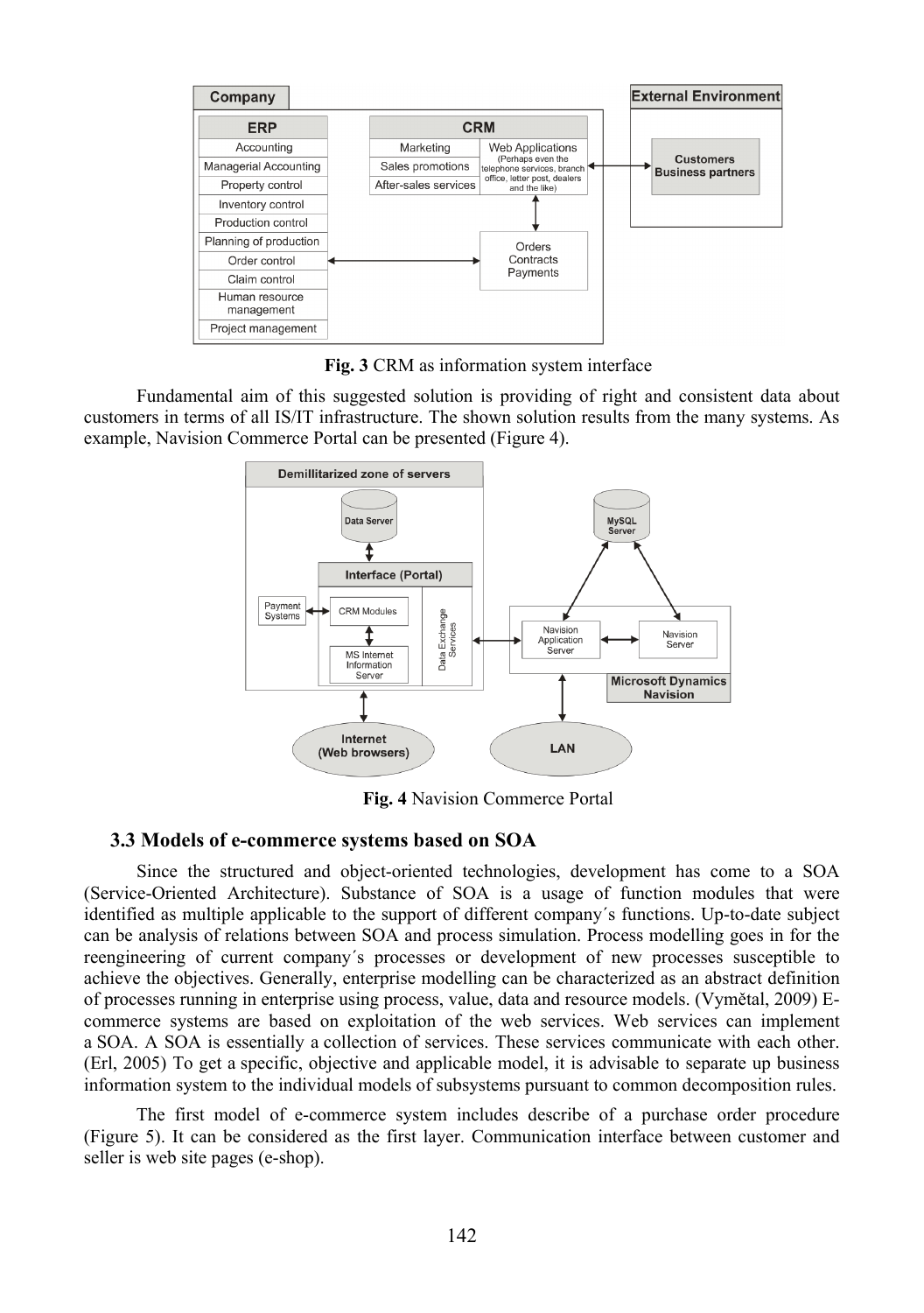

**Fig. 5** Model of business processes in light of order procedure

- 1) Customer enters onto e-shop web sites without registration (Is is related to 9).
- 2) Customer login or check in e-shop database.
- 
- 4) Customer chooses the goods. 11)Handover of goods to supplier.
- 5) Goods are saved to basket (Cart, List, ...). 12)The supply of goods to customer.
- 6) Voting member (Choose next goods or start offer guide).
- 7) Back to offer of goods.
- 8) The entry to an offer guide.
- 9) Voting member (Logged or unlogged customer) (It is related to 1).
- 3) Logged customer enters onto e-shop. 10) The allowing of removal from storage.
	-
	-
	- 13)The after-sales services.

Offer of goods, selection of goods, basket (Cart, List, ...) and offer guide is usually integrated in CRM system which includes, among others, internet communication services (web sites administration, e-mail communication, may be voice over IP and so on). CRM system can be separate, but usually integrated in ERP. The second layer result from Figure 5 is shown in Figure 6. As payment system in model shown in Figure 6 is amount brought.



**Fig. 6** Model of business processes in light of technological support

- 1) Customer chooses goods and places an order.
- 2) Receipt order (formation of business transaction in ERP).
- 3) If goods are not available, the other supplier may be found.
- 4) Confirmation or disapproval of a request.
- 5) Confirmation or disapproval of an order.
- 6) Order for costs.
- 7) Confirmation of costs.
- 8) Consignation command.
- 9) Delivery ex stock.
- 10) Supply of goods.
- 11) The after-sales services.

If cash on delivery is used, model in Figure 6 can be transformed to model in Figure 7. (for the reason of equivalent with model in Figure 6, there are not shown explanatory notes)